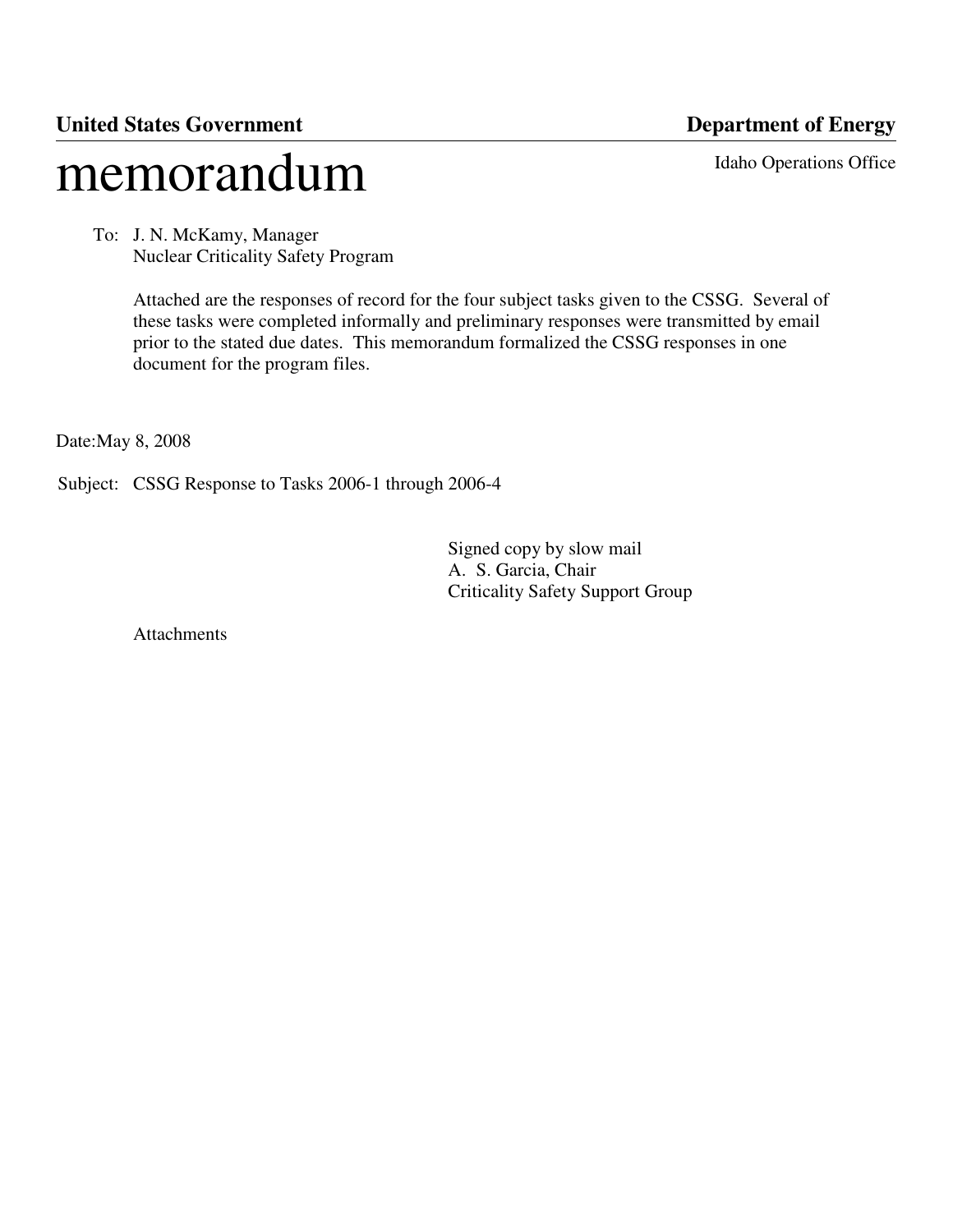# **CSSG TASKING 2006-01**

# Task Title: CSSG First Annual Review of Criticality Safety Infractions & Deficiencies at Identified Priority Sites

Task Statement: The CSSG is requested to provide a plan, including schedules and review responsibilities, for performing the tracking, trending, and lessons learned review of criticality safety infractions and deficiencies that have occurred during the past 12 months at the sites identified as priority sites in the HQ Criticality Safety Monitoring Program. The plan should also discuss how lessons learned would be documented and shared with other sites and HQ. The reviews should be led at each site by a CSSG member but may utilize CSCT members as well.

Task Deliverable: Formal written implementation plan with milestones provided to the NCSP Manager.

Task Due: February 17, 2006

CSSG Response: Several meetings (teleconferences) of a CSSG subgroup were held to define a plan to review criticality safety infractions at several "higher risk" sites. The following objectives and responsibilities were provided by M. Westfall and C. Hopper.

Though a central objective is to have a single pair of eyes/judgments (Lead-Role) to review the NCS infractions and deficiencies that have happened in the last twelve months, adjustments have been made to permit sharing primary CSSG Lead-Roles between T. McLaughlin and T. Reilly with incidental leadership by R. Wilson and J. McKamy. The Lead-Role persons will develop necessary on-site meeting arrangements and formal commitments of CSSG members.

It is the responsibility of the Lead-Role person to assure the identification, availability, and participation of the identified Team Members and to adjust the schedule as necessary to meet completion of NCSP CSSG Tasking 2006-1 with all Site Draft Reports to the CSSG Chair by May 31 for review/consideration at the Reno, NV ANS Summer Meeting. The CSSG will compile the final report for delivery to the NCSP Manager by June 15.

The following schedule is a draft that was compiled prior to the NCSP review in Nevada and based upon the information available to that date. The schedule shown below is final and is summated to the NCSP Manager, via this memo, for final approval. Based on discussions at the Nevada meeting, reviews of some sites included below will be eliminated from the formal schedule, but will be done when ever a CSSG member has an occasion to visit the particular Sites.

Savannah River Lead: R. Wilson Team members: I. Fergus, T. McLaughlin, SRO CSCT? Review dates: March 14-15, 2006 Draft report: March 16, 2006 (R. Wilson)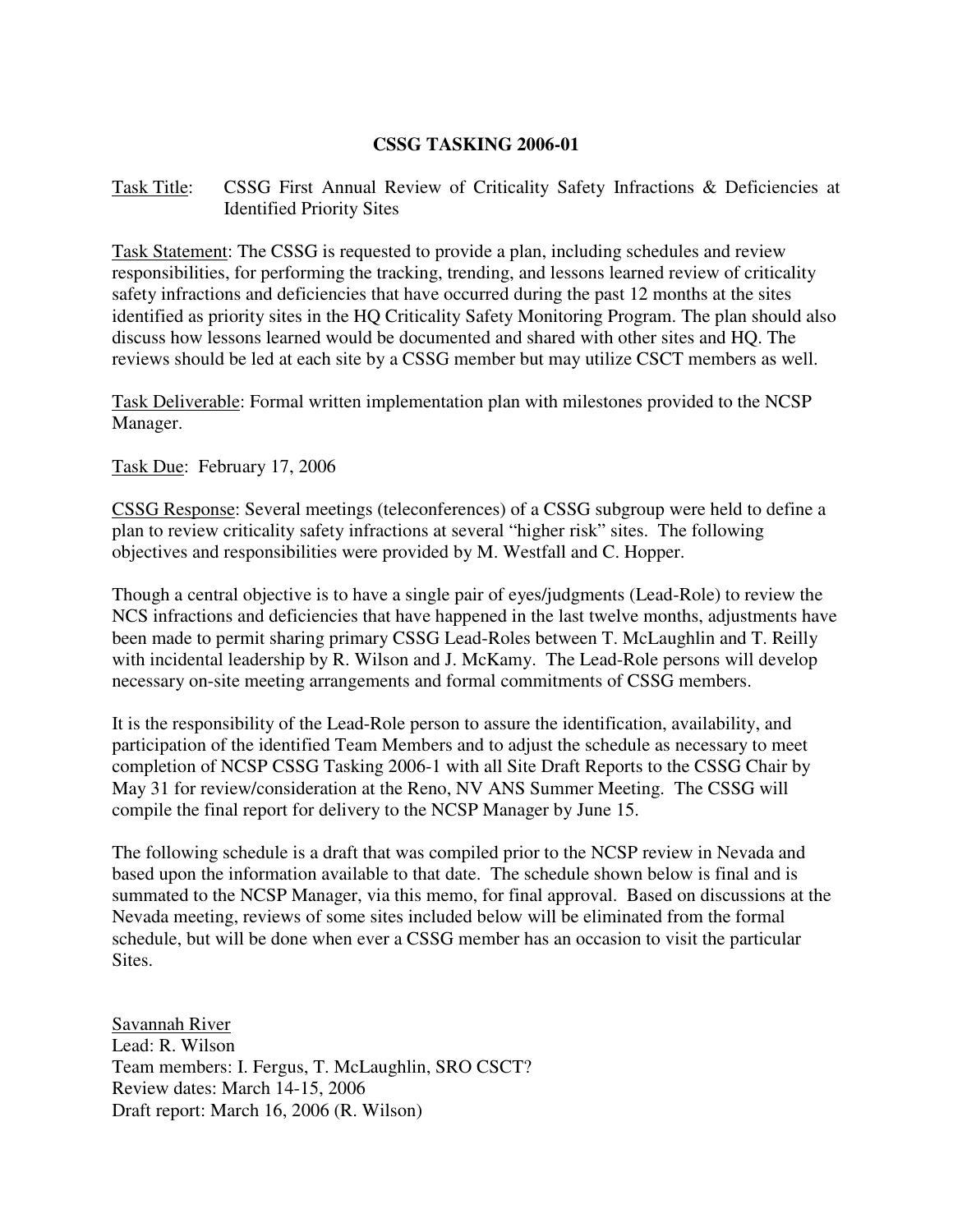**Portsmouth** Lead: T. McLaughlin Team Members: A. Garcia, OFO CSCT? Review dates: May, 2006 Draft report: April 6, 2006 (T. McLaughlin)

# ETTP

Lead: T. Reilly Team members: M. Westfall, R. McBroom Review dates: April 11-12, 2006 Draft report: April 13, 2006 (T. Reilly)

#### Hanford PFP and ORP

Lead: T. McLaughlin Team members: H. Toffer, RO CSCT? Review dates: 2006 Draft report: April 21, 2006 (T. McLaughlin)

#### NTS/DAF

Lead: T. McLaughlin Team members: D. Heinrichs, NTS CSCT? Review dates: 2006 Draft report: April 27, 2006 (T. McLaughlin)

#### Sandia

Lead: T. Reilly Team members: R. Anderson, J. Hicks Review dates: 2006 Draft report: May 4, 2006 (T. Reilly)

#### Y-12

Lead: J. McKamy Team members: C. Hopper, E. Kendall Review dates: May 9-10, 2006 Draft report: May 11, 2006 (J. McKamy)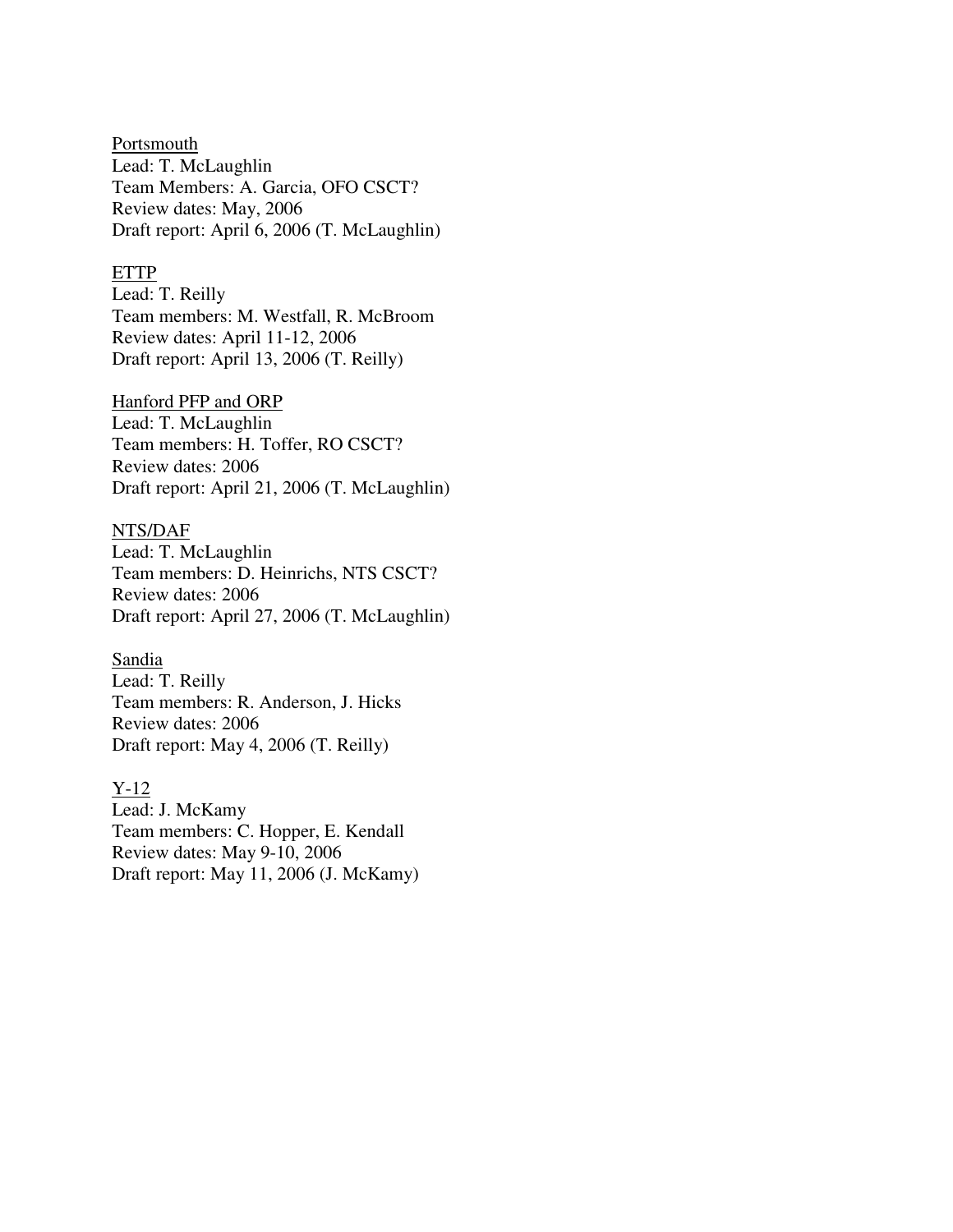# **CSSG TASKING 2006-02**

Task Title: CSSG Recommendation on Internet Availability of Criticality Safety Related Reports

Task Statement: The CSSG is requested to identify the reports or types of reports documenting criticality safety related research that should be available as full documents on the LLNL NCSP website or as a link from that site per the inquiry from EH in support of the DOE Nuclear Safety Research program.

Task Deliverable: Written response and recommendation to the NCSP Manager.

Task Due: March 30, 2006

CSSG Response: This task resulted from an inquiry by a user of one of the databases now maintained on the NCSP web site. The databases do not contain the full text documents, but only abstracts and complete reference information. In some cases, there are hyperlinks to the full documents, but no effort has been made to provide the links for every document. The question is whether or not NCSP resources should be allocated to make full reports available through the NCSP web site.

A meeting was held at LLNL on March 7, 2006 to discuss this issue. The participants were J. Morman, S. Huang and C. Lee, D. Heinrichs and Catherine Goff. The following bullets summarize the main points made during the discussions.

- The databases now contain about 12000 entries
- The entries contain approximately 300-400 embedded hyperlinks to complete documents on the OSTI web site.
- The NCSP site does have a general link to the CSIRC web site, where many documents can be found in the library section of the site.
- In general, the NCSP web site manager should not be responsible for finding and digitizing all of the references in the databases.
	- o If anyone submits complete documents (of interest to the general criticality safety community) to the NCSP web site manager, they will be added to the site or forwarded to the CSIRC site.
	- o A "help" link will be added to the database web pages indicating that if a document can't be found, but is of general interest, an attempt might be made to locate it (see below).
- LLNL has collected a library of documents that are generally no longer available in print and have not yet been digitized for preservation. Use of some CSIRC funds to scan this material and add it to the NCSP collection should be considered.

On both of the database web pages, a link will be placed with an explanatory box saying something to the effect that: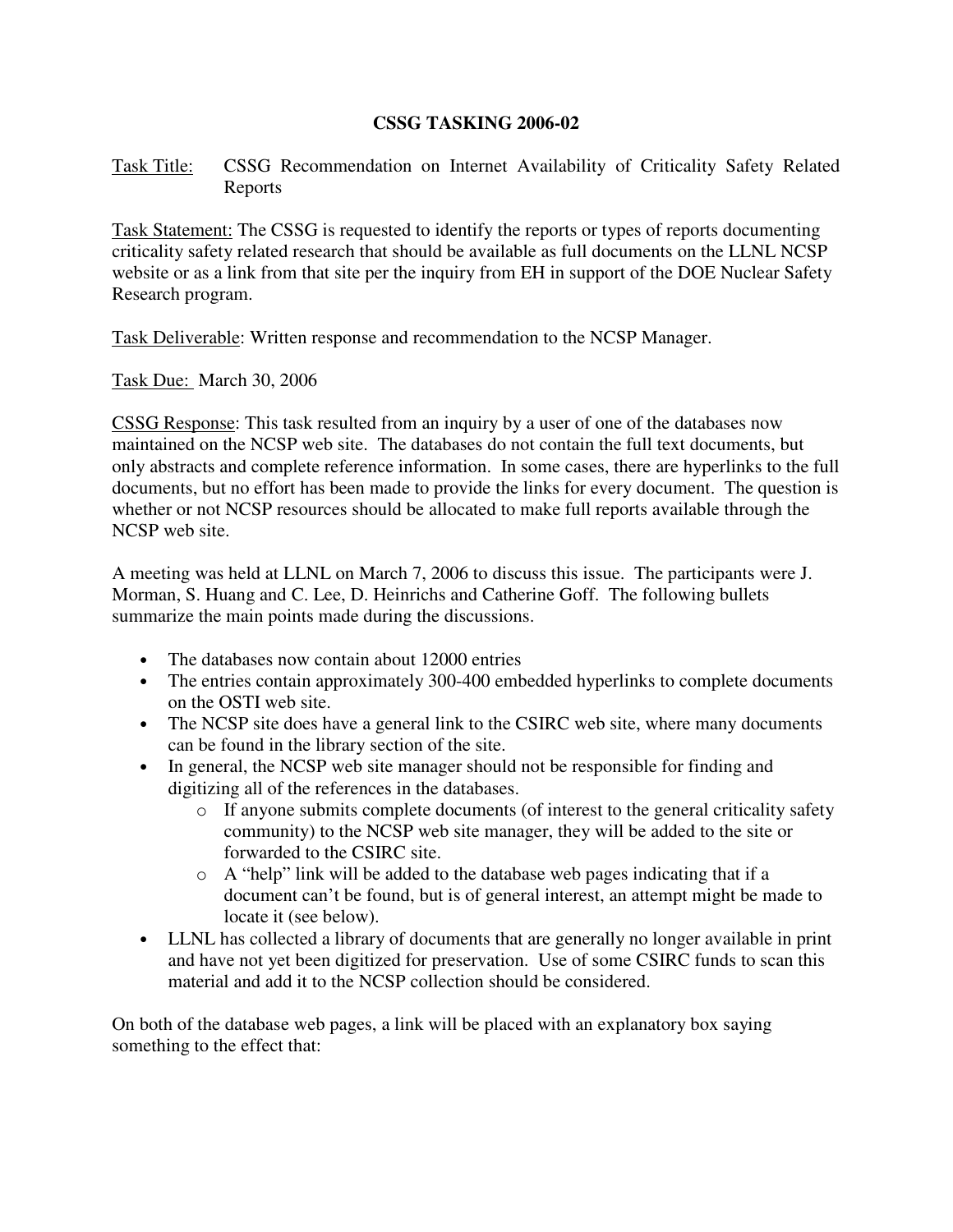The NCSP cannot provide every report in the databases, but if you think that a specific unavailable report would be of general interest to the criticality safety community, please register a request to the web site manager. The request should contain the complete bibliographic reference and if possible a list of resources that you have already searched, such as the CSIRC library, OSTI, etc. Your request will be reviewed, and if approved an attempt will be made to locate the document and add it to the archives. You will be notified if the request is approved and after the search is complete.

This modification to the web site will be done within the next few weeks. J. Morman, S. Huang and C. Lee will work together to decide how best to implement the changes. **CSSG TASKING 2006-03** 

Task Title: CSSG Review and Recommendation on the LLNL Hands-On Criticality Safety Training Course Syllabus

Task Statement: The CSSG is requested to participate in the review and development of the LLNL Hands-On Criticality Safety Training Course syllabus to be used in the interim while CEF is transitioning to the DAF as an element of criticality safety engineer training and qualification per DOE-STD-1135-99. One element of this review should be participation of a sub-committee of the CSSG in the review discussions on the draft syllabus at LLNL tentatively scheduled for the week of March 6, 2006.

Task Deliverable: Participation in the LLNL meeting and a summary report to the NCSP Manager.

Task Due: March 30, 2006

# CSSG Response:

Jerry McKamy and Jim Morman participated in a meeting at LLNL on March 8 to review the proposed course classroom materials and examine the hands-on apparatus and laboratory location. Comments were given to the LLNL staff that were meant to improve the course. These are summarized below. The classroom material was given to CSSG members at the March NCSP review meeting along with a brief presentation on the course outline and the comparison between the LANL courses and the proposed LLNL course. No significant comments were generated at the NCSP review meeting, but CSSG members were asked to review the materials and forward comments to J. McKamy and S. Huang.

The review meeting at LLNL is summarized below (initial version provided by S. Huang).

- Date/location of the meeting:  $3/8/2006$  at LLNL
- The consisted of: project overview by Tom Meier including presentation of the project schedule; presentation of the 4-day hands-on course contents by day and outline including the purpose of each training module by Catherine Goff; a tour hosted by Tom Anklam to the RMA at B332 with the participation of the LSO management and the DNFSB Livermore representative; and the meeting closeout to identify the action items.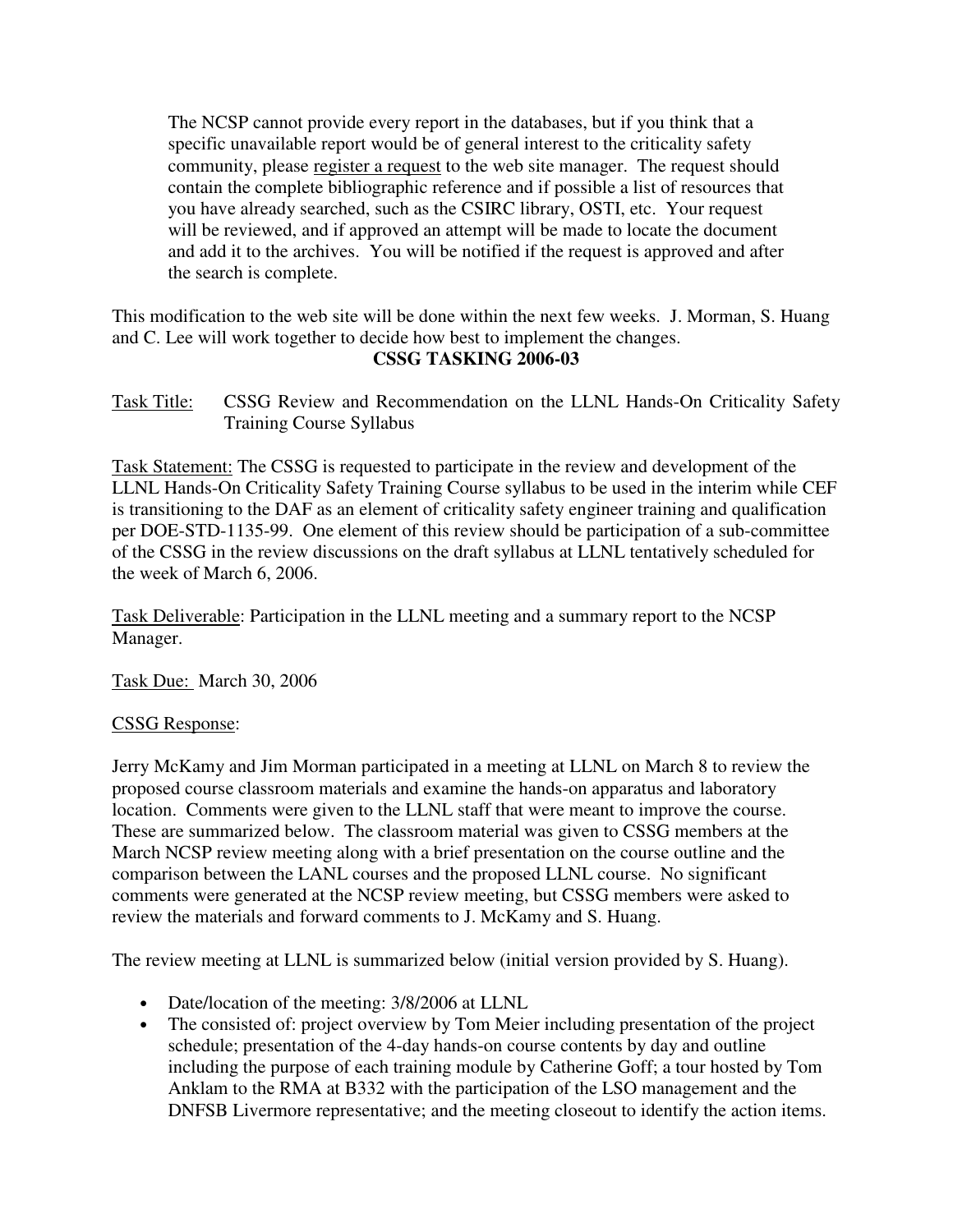- Main points from meeting
	- o Current schedule projects the readiness of the first class is around June 12, 2006. This is the target date.
	- $\circ$  The students to the first class will be required to be Q-cleared with Radworker 2 training. The class size is expected to be 10 students.
	- o It would facilitate the classroom preparation in the RMA if the class is planned for "Q only" and for "L only" students as separate classes.
	- o Excellent exchanges of ideas took place during the tour concerning the room, equipment, instruments, and the TACS (Training Assembly for Criticality Safety)
	- o Positive and free exchanges of ideas occurred for the enhancement of the syllabus for the 4-day class.
- Comments on course materials
	- o Module 1- Add more training material on nuclear fission cross sections by showing curves for  $^{239}$ Pu and  $^{235}$ U; similarly, show absorption cross sections for Cd, Gd and  $10<sup>B</sup>$  and scattering cross sections for hydrogen. Also explain the process of creating cross sections from raw data, evaluated data (e.g., ENDF), cross section preprocessing, and applications of cross sections to codes like Monte Carlo applications. Add in some examples for the criticality anomalies paper ( e.g., "Dissolver Paradox") to the reading references.
	- o Module 2- Place the emphasis on DOE O420.1B and not on 420.1A. This would entail explanation of the Double Contingency Principle for the requirement of controlling multiple process parameters rather than multiple controls of single parameters.
	- o Module 3- Introduce a few hand calculation methods but concentrate on the applications of one or two methods based heavily on examples. Jim will provide additional examples. Discussion was held to add Stuart Vessard's input as well as other input from Jim and Jerry. Also add LA-10860-MS for applications.
	- o Module 4- Add more discussion on the contingency analysis, particularly the framework such as What If/ Event Tree/Fault Tree methodologies. It was suggested that the students should do their contingency analysis for a given process problem in their homework assignment. Also add the flow down of the criticality safety controls from the criticality safety evaluation (CSE) to the experimental procedure and the link between the CSE and the DSA.
	- o Module 5- Add an explanation on the use of He-3 instruments for the neutron assay application so the students would link the HE-3 used in this experiment module with other applications.
	- o Module 6- LLNL will explore the feasibility of procuring additional absorbers such as borated materials to show the effect or non-effect of the neutron poisons as the results of different system configurations.
	- Module 7- Include criticality slide rules in the notebook
- There will not be a formal test for the course. However, the students will be given homework assignments and opportunities to discuss the homework and training modules. Several suggestions were made:
	- o There should be a formal questionnaire to solicit class critiques. Add a daily write-in to solicit additional emphasis on the subjects of interest to the students. Also, there will be a critique session to solicit group input at the end of the training class.
	- o Attendance sheets will be kept for each day.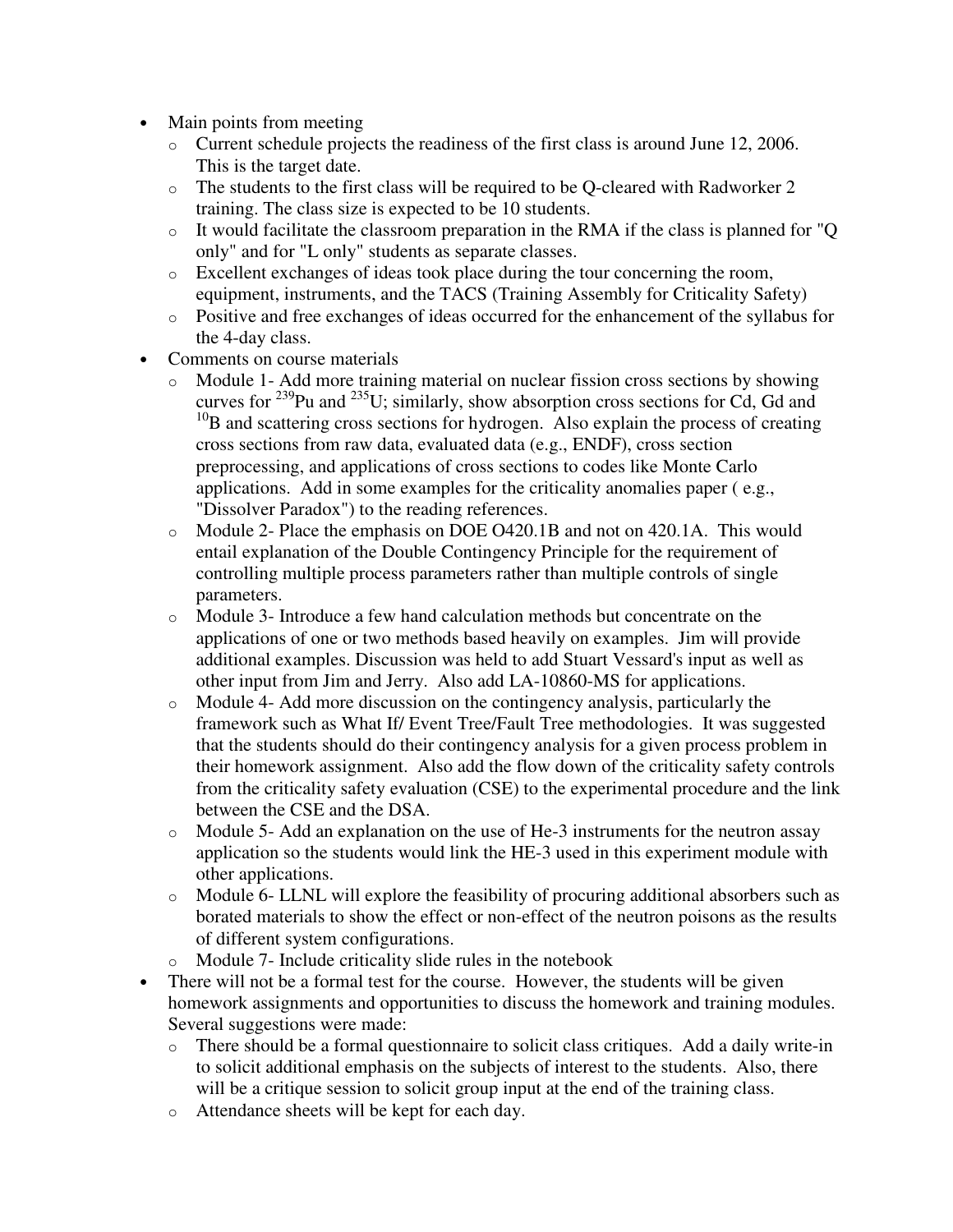- o Students are required to attend four full days of training to get credit for the course.
- o There will be a class completion certificate for each student who completes the course.
- LLNL will incorporate the input received in the meeting to finalize the course training materials in the coming weeks.
- Action Items
	- o LLNL will send CDs to Jim next week for his distribution to CSSG members as FYI only.
	- o Jim will send additional hand calculation materials and examples to LLNL. Also, Jim will provide additional training material on the link between cross section data, preprocessing, and code application.
	- o LLNL will add a CD of the basic reference set for the students.

There were free exchanges of many excellent ideas and suggestions for the course syllabus. Jerry expressed his appreciation for LLNL's effort to put this course together on such a short time frame. He was very pleased with the leading role of the NMTP program and B332 facility staff in carrying out this work with the CSS support.

From the daylong review, J. McKamy and J. Morman agree that the LLNL criticality safety group has done a really good job in a short time to pull the course, apparatus and people together. The course obviously won't look exactly like the ones at LANL, but all the important topics will be covered. In some respects, the LLNL "approach to critical" device is more interactive and the students should get a lot out of using it.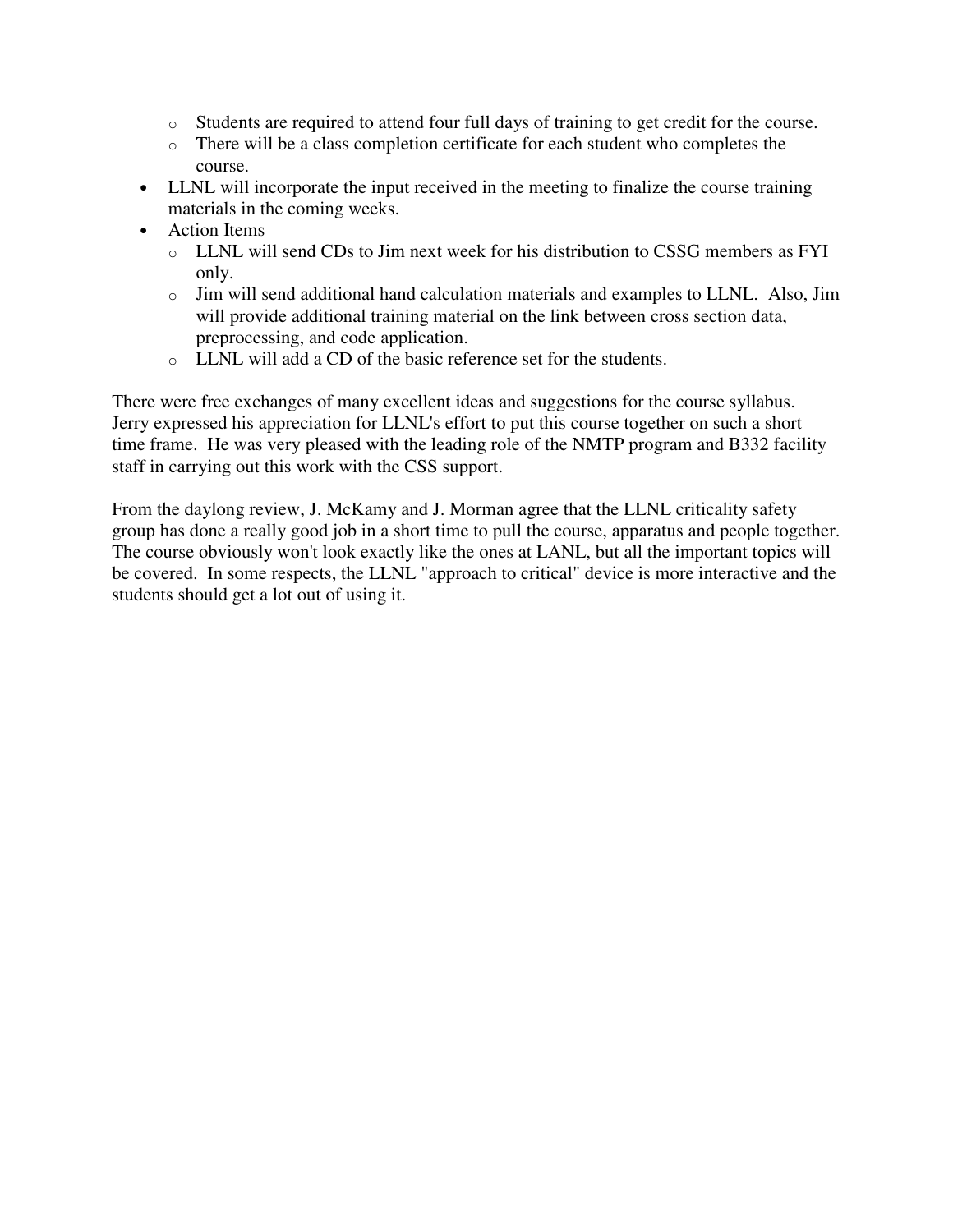# **CSSG TASKING 2006-04**

### Task Title: CSSG Review and Prioritization of Proposed NCSP Tasks for FY07

Task Statement: The CSSG is requested to review and prioritize the proposed NCSP tasks submitted to the NCSP manager for possible inclusion in the FY07 execution plan. The CSSG shall use the ranking criteria provided and base their prioritization only on technical merit. The NCSP manager would like to have the CSSG task ranking recommendation enough in advance of the March NCSP review meeting in Las Vegas so that we can consider the CSSG proposal and link up funding considerations to support a final discussion of the proposed FY07 tasks in March.

Task Deliverable: Written prioritized list of FY07 NCSP Tasks (highest to lowest) using the ranking criteria provided.

Task Due: March 10, 2006

CSSG Response: The table below is a prioritized list of proposed tasks to be funded in FY2007 by the Nuclear Criticality Safety Program (NCSP). This list has undergone numerous reviews and iterations by members of the Criticality Safety Support Group (CSSG) and this version represents the best compromise within the group on which tasks should be given priority next year.

The initial attempt at prioritization evaluated each task (71) according to the following criteria: Capability Maintenance, Safety Risk, Operational Cost / Efficiency Risk, Compliance Risk, External Regulatory Risk. The results from each CSSG member who responded were averaged to give us the starting point for the final version. While very quantitative, this evaluation method did not account for the required correlations between certain subtasks and did not adequately address the sequential nature of some task components.

Using the averaged numerical priority list as a starting point, several meetings were held to discuss what tasks were critical to the success of the NCSP and what tasks would be beneficial if the budget were not constrained. It was decided that a top priority was to complete the AROBCAD work. It is necessary to produce a robust tool that practitioners can use to support their validations. This prioritized task includes all the other related tasks that are absolutely necessary to complete the main task, such as the development of a complete covariance data set and development of the TSUNAMI training module.

The CSSG also felt that it was important to continue support of the methods development and nuclear data areas, including the ICSBEP. Miscellaneous tasks, such as the continued update to ARH-600, are also included based on their importance to the user community. Training is considered an important component of the program and rates a high priority ranking.

It was decided that the refurbishment effort at ORELA should continue, to determine whether or not continued use of the facility for cross section measurements is feasible. If the work this year shows that it will no longer be able to operate at a level consistent with data needs, then the FY2007 funding for operations and measurements would drop from the list.

With the present uncertainty of when the DAF will be available for experiments, and the common perception that critical experiments will not be done in FY2007, the tasks associated with critical experiments received a lower priority. However, it was considered credible that subcritical experiments might be allowed at the DAF next year, so that task was given a higher priority.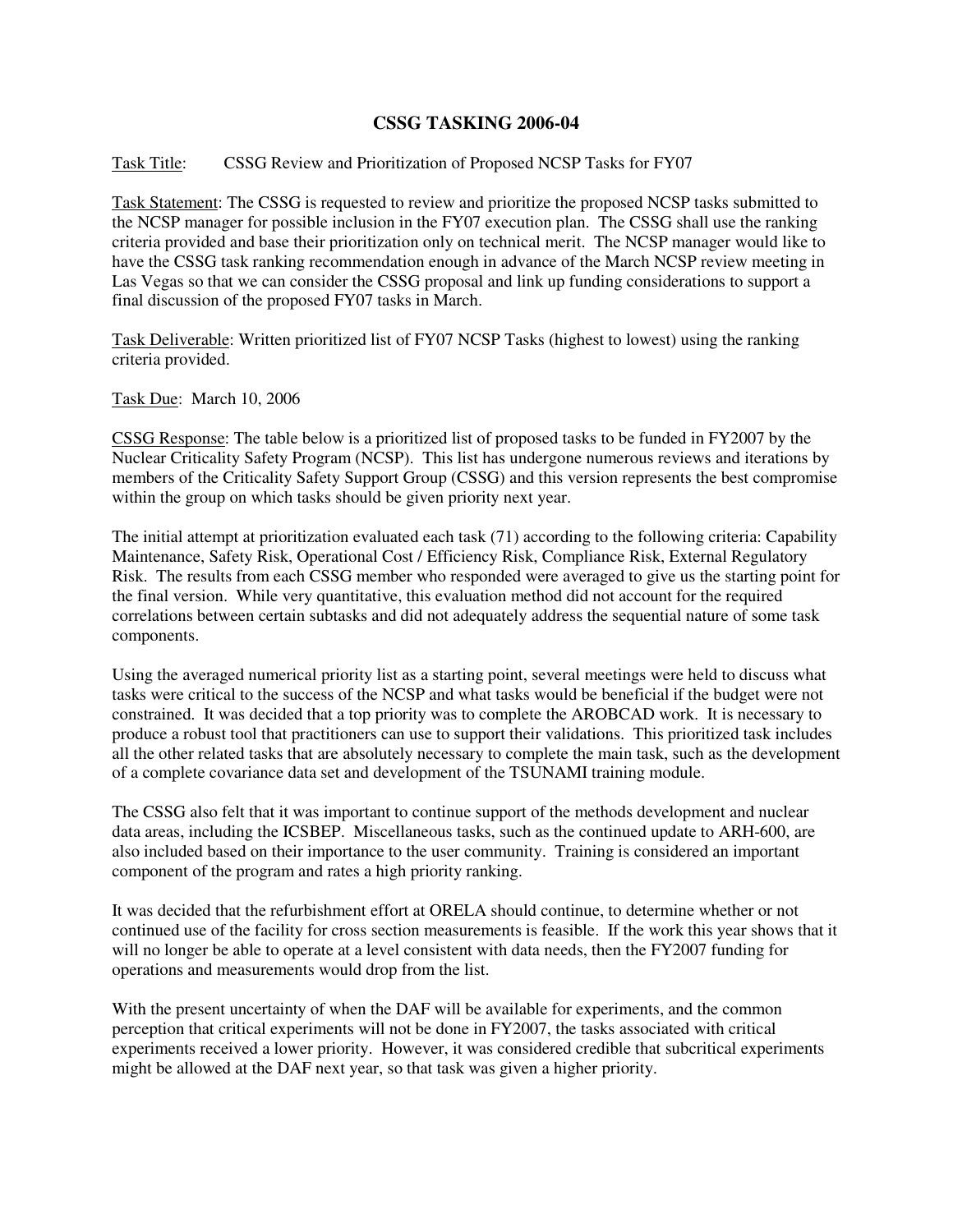Most of the new tasks fell to the bottom of the priority list. The program has been operating with a minimal budget for some years, and unless continuing tasks are terminated, there is little room in the budget for new projects. Even without budget considerations, most of the new proposals were considered to have a lower priority than most current projects.

The CSSG considers this the best attempt at task prioritization and looks forward to discussion on the topic at the meeting in March.

| Line<br>Number | Task<br>Number   | Program Element                                      | Laboratory    | <b>SUBTASK DESCRIPTIONS</b><br>New Proposed Sub-Tasks in GREEN                                                                                                                                                                                                                                                                                                                                                               | <b>FY07</b><br>Request | Running<br>Total |
|----------------|------------------|------------------------------------------------------|---------------|------------------------------------------------------------------------------------------------------------------------------------------------------------------------------------------------------------------------------------------------------------------------------------------------------------------------------------------------------------------------------------------------------------------------------|------------------------|------------------|
|                | 13               | <b>Analytical Methods</b>                            | <b>LANL</b>   | LANL Methods-1: MCNP Maintenance and Support (Continuing Sub-task)                                                                                                                                                                                                                                                                                                                                                           | 470                    | 470              |
| 2              | 19               | <b>Analytical Methods</b>                            | <b>ORNL</b>   | ORNL METHODS-1: SCALE/KENO Maintenance (Continuing Sub-task)                                                                                                                                                                                                                                                                                                                                                                 | 725                    | 1195             |
| 3              | 37               | Nuclear Data                                         | <b>LANL</b>   | LANL DATA-1: LANL Nuclear Data Support (Continuing Task)                                                                                                                                                                                                                                                                                                                                                                     | 300                    | 1495             |
| $\overline{4}$ | 15               | <b>Analytical Methods</b>                            | <b>LANL</b>   | LANL METHODS-3: NJOY Support and Development of covariance processing (Continuing<br>Sub-task)                                                                                                                                                                                                                                                                                                                               | 105                    | 1600             |
| 5              | 39               | Nuclear Data                                         | <b>ORNL</b>   | ORNL DATA-1: Data Evaluations and Covariance Data (Continuing Sub-task)                                                                                                                                                                                                                                                                                                                                                      | 1132                   | 2732             |
| 6              | 20               | <b>Analytical Methods</b>                            | <b>ORNL</b>   | <b>ORNL METHODS-2: AMPX Cross Section Processing (Continuing Sub-task)</b>                                                                                                                                                                                                                                                                                                                                                   | 100                    | 2832             |
| 7              | 3                | <b>AROBCAD</b>                                       | <b>ORNL</b>   | AROBCAD-3: Develop approach for establishing safe Administrative Margins of<br>subcriticality                                                                                                                                                                                                                                                                                                                                | 200                    | 3032             |
| 8              | $\boldsymbol{2}$ | <b>AROBCAD</b>                                       | <b>ORNL</b>   | AROBCAD-2: Test/validate TSURFER sequence and analytical methodology for<br>development of user guidance (Subtask 3 below)                                                                                                                                                                                                                                                                                                   | 180                    | 3212             |
| 9              | 4                | <b>AROBCAD</b>                                       | ORNL          | AROBCAD-4: Investigate, develop, and justify the process for organizing, formatting and<br>distributing criticality benchmark sensitivity data files of existing and subsequent NCS<br>benchmarks. Prepare and distribute critical experiment TSUNAMI S/U files using ENDF/B-<br>VI/VII data                                                                                                                                 | 40                     | 3252             |
| 10             | 1                | <b>AROBCAD</b>                                       | <b>ORNL</b>   | AROBCAD-1: Complete the development of compatible KENO V & VI adjoint solution/32                                                                                                                                                                                                                                                                                                                                            | 225                    | 3477             |
| 11             | 48               | Nuclear Data                                         | Multiple labs | MULTI-LAB DATA-1: Produce a complete set of low fidelity covariance data in standard<br>ENDF/B format for all ENDF/B-VII isotopes. Proposed funding split is as follows: 75K (each)<br>for LANL, ANL, and BNL; 25K for ORNL (New Sub-task)                                                                                                                                                                                   | 250                    | 3727             |
| 12             | 16               | <b>Analytical Methods</b>                            | <b>LANL</b>   | LANL METHODS-4: MCNP Enhancements (Enhancements in FY 2007 include: a capability<br>to access a library of standard materials; the option to specify materials by element or nuclide;<br>gather requirements and document a plan (including milestones and costs) for sensitivity /<br>uncertainty capabilities in MCNP; and complete Automated Source Convergence Testing.<br>Follow on work is proposed for FY 08 and 09.) | 220                    | 3947             |
| 13             | 55               | <b>Information Preservation</b><br>and Dissemination | <b>FH</b>     | IPD-1: Hanford ARH-600 Development (Continuing Sub-task)                                                                                                                                                                                                                                                                                                                                                                     | 63                     | 4010             |
| 14             | 66               | Training and Qualification                           | <b>LANL</b>   | T&Q-4: ORNL TSUNAMI NCSET Module Development (New Sub-task: \$50k in FY-07;<br>\$25k in FY-08)                                                                                                                                                                                                                                                                                                                               | 50                     | 4060             |
| 15             | 6                | <b>AROBCAD</b>                                       | <b>ORNL</b>   | AROBCAD-6: AROBCAD Administration                                                                                                                                                                                                                                                                                                                                                                                            | 120                    | 4180             |
| 16             | 33               | Nuclear Data                                         | <b>ANL</b>    | ANL DATA-1: ANL Nuclear Data Support (Continuing Sub-task)                                                                                                                                                                                                                                                                                                                                                                   | 230                    | 4410             |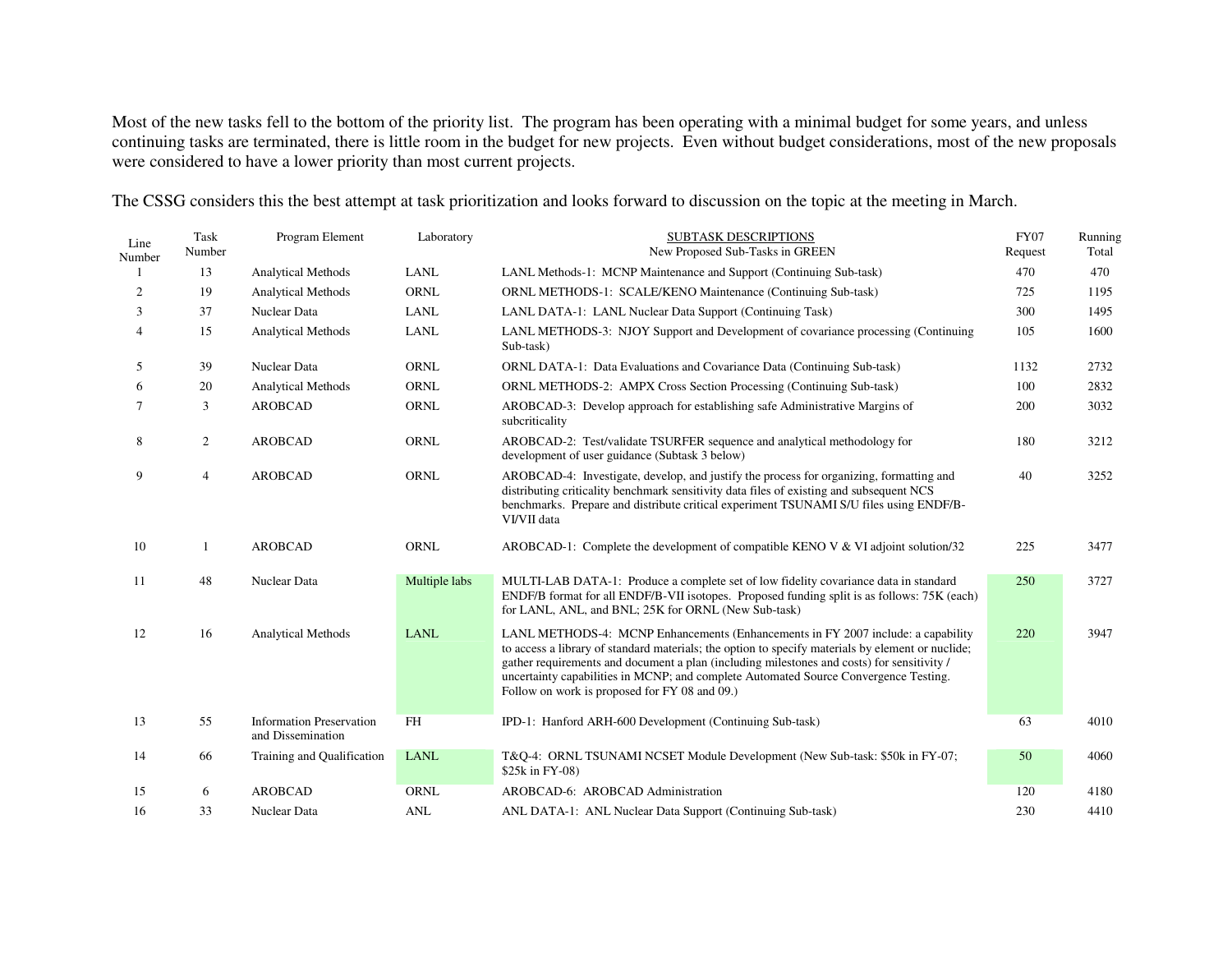| Line<br>Number | Task<br>Number | Program Element                                      | Laboratory    | <b>SUBTASK DESCRIPTIONS</b><br>New Proposed Sub-Tasks in GREEN                                                           | <b>FY07</b><br>Request | Running<br>Total |
|----------------|----------------|------------------------------------------------------|---------------|--------------------------------------------------------------------------------------------------------------------------|------------------------|------------------|
| 17             | 30             | <b>ICSBEP</b>                                        | <b>INL</b>    | ICSBEP-1: Infrastructure (Continuing Sub-task)                                                                           | 850                    | 5260             |
| 18             | 31             | <b>ICSBEP</b>                                        | Multiple labs | ICSBEP-2: National Laboratory Participation (Continuing Sub-task)                                                        | 985                    | 6245             |
| 19             | 32             | <b>ICSBEP</b>                                        |               | ICSBEP-3: International Experiments (Continuing Sub-task)                                                                | 100                    | 6345             |
| 20             | 70             | <b>NCSP</b> Support                                  |               | NCSP-2: CSSG Support $(10 \times $25k = $250k)$                                                                          | 250                    | 6595             |
| 21             | 69             | <b>NCSP</b> Support                                  |               | NCSP-1: End Users Support (Continuing Sub-task)                                                                          | 10                     | 6605             |
| 22             | 34             | Nuclear Data                                         | <b>BNL</b>    | BNL DATA-1: NCSPM/NDAG Support (Continuing Sub-task)                                                                     | 180                    | 6785             |
| 23             | 63             | Training and Qualification                           |               | T&Q-1: Hands-On Training (Continuing Sub-task)                                                                           | 160                    | 6945             |
| 24             | 57             | <b>Information Preservation</b><br>and Dissemination | <b>LLNL</b>   | IPD-3: LLNL Website maintenance, updating, and user support (Continuing Sub-task) (Now<br>includes Hanford DB, task #56) | 202                    | 7147             |
| 25             | 65             | Training and Qualification                           | ANL           | T&Q-3: ANL NCSET Module Development (Continuing Sub-task)                                                                | 50                     | 7197             |
| 26             | 21             | Analytical Methods                                   | ORNL          | ORNL METHODS-3: Radiation Safety Information Computational Center (Continuing Sub-<br>task)                              | 560                    | 7757             |
| 27             | 8              | Analytical Methods                                   | <b>ANL</b>    | ANL METHODS-1: VIM Maintenance and Support (Continuing Sub-task)                                                         | 320                    | 8077             |
| 28             | 9              | Analytical Methods                                   | <b>ANL</b>    | ANL METHODS-2: VIM ENDF/B-VII Library cross-section processing (Continuing Sub-<br>task)                                 | 105                    | 8182             |
| 29             | 59             | <b>Information Preservation</b><br>and Dissemination | LANL          | IPD-5: CSIRC Maintenance of the LANL Website                                                                             | 60                     | 8242             |
| 30             | 49             | <b>Integral Experiments</b>                          | LLNL/LANL     | INTEGRAL EXP-1: Conduct sub-critical measurements at DAF (Continuing Sub-task)                                           | 350                    | 8592             |
| 31             | 43             | Nuclear Data                                         | ORNL          | ORNL DATA-5: ORELA Refurbishment (Continuing Sub-task)                                                                   | 475                    | 9067             |
| 32             | 41             | Nuclear Data                                         | ORNL          | ORNL DATA-3: ORELA Measurements (Continuing Sub-task)                                                                    | 330                    | 9397             |
| 33             | 42             | Nuclear Data                                         | ORNL          | ORNL DATA-4: ORELA Operations (Continuing Sub-task)                                                                      | 620                    | 10017            |
| 34             | 44             | Nuclear Data                                         | ORNL          | ORNL DATA-6: Nuclear Data Administration (Continuing Sub-task)                                                           | 70                     | 10087            |
| 35             | 25             | <b>Analytical Methods</b>                            | ORNL          | ORNL METHODS-7: Analytical Methods Administration – Planning, Coordination,<br>Reporting (Continuing Sub-task)           | 80                     | 10167            |
| 36             | 50             | <b>Integral Experiments</b>                          | LLNL/LANL     | INTEGRAL EXP-2: Conduct Critical Experiments at DAF (New Sub-task)                                                       | 450                    | 10617            |
| 37             | 54             | <b>Integral Experiments</b>                          | LLNL/LANL     | INTEGRAL EXP-6: Maintain and train LACEF/CEF team members (Continuing Sub-task)                                          | 350                    | 10967            |
| 38             | 51             | <b>Integral Experiments</b>                          | LLNL/LANL     | INTEGRAL EXP-3: Finalize the design for the new SHEBA (Continuing Sub-task)                                              | 200                    | 11167            |
| 39             | 14             | <b>Analytical Methods</b>                            | LANL          | LANL METHODS-2: MCNP ENDF/B-VII cross-section processing (Continuing Sub-task)                                           | 105                    | 11272            |
| 40             | 53             | <b>Integral Experiments</b>                          | <b>LANL</b>   | INTEGRAL EXP-5: Identify and ship non-nuclear experiment materials to DAF (Continuing<br>Sub-task)                       | 200                    | 11472            |
| 41             | 40             | Nuclear Data                                         | ORNL          | <b>ORNL DATA-2: Nuclear Modeling (Continuing Sub-task)</b>                                                               | 390                    | 11862            |
| 42             | 52             | Integral Experiments                                 | LLNL/LANL     | INTEGRAL EXP-4: Establish Hand-stacking capability at LANL (Continuing Sub-task)                                         | 200                    | 12062            |

Τ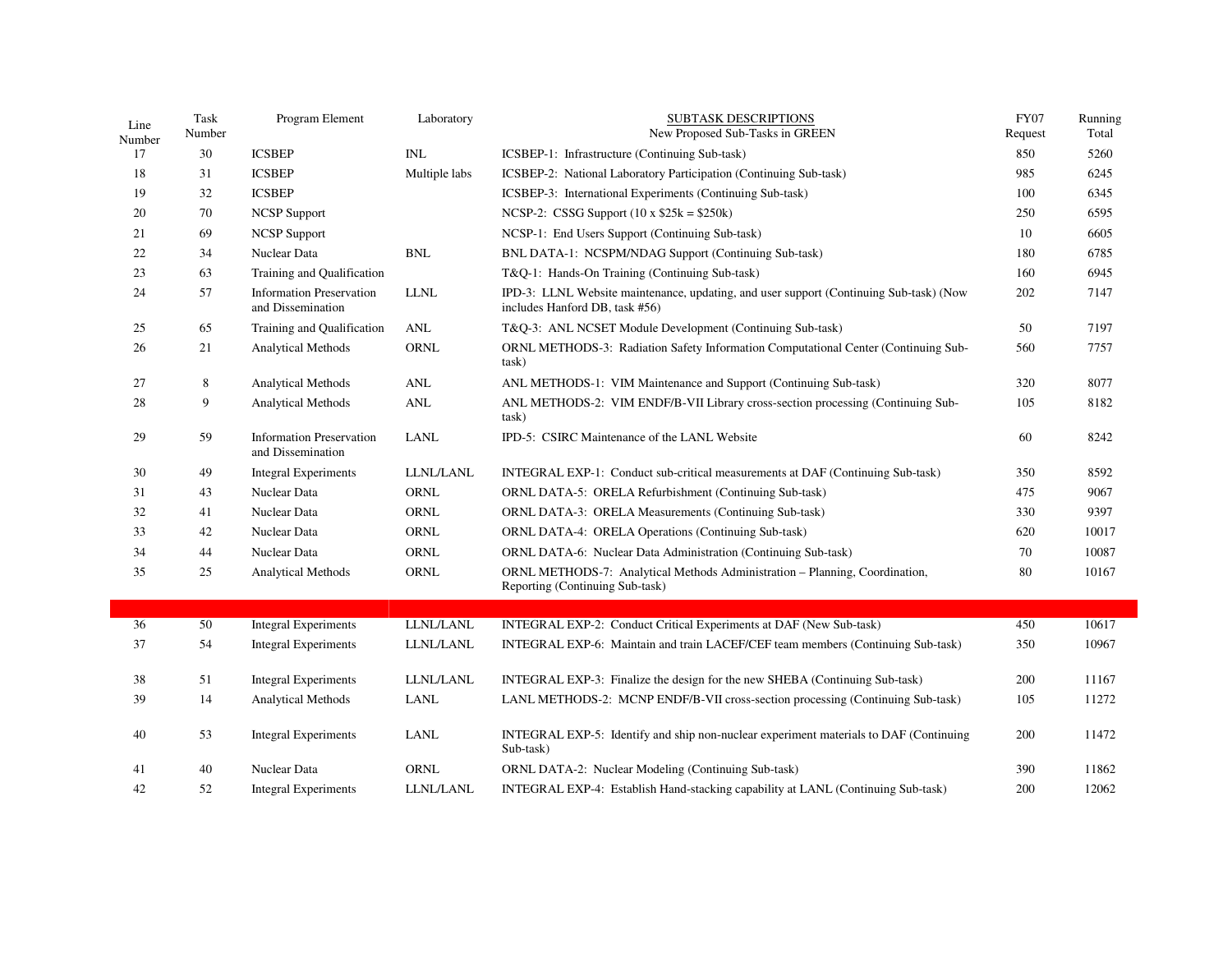| Line<br>Number | Task<br>Number | Program Element                                      | Laboratory           | <b>SUBTASK DESCRIPTIONS</b><br>New Proposed Sub-Tasks in GREEN                                                                                                                                                                                                                                                             | <b>FY07</b><br>Request | Running<br>Total |
|----------------|----------------|------------------------------------------------------|----------------------|----------------------------------------------------------------------------------------------------------------------------------------------------------------------------------------------------------------------------------------------------------------------------------------------------------------------------|------------------------|------------------|
| 43             | 5              | <b>AROBCAD</b>                                       | <b>ORNL</b>          | AROBCAD-5: Develop and Update GUIs for existing S/U codes/43                                                                                                                                                                                                                                                               | 120                    | 12182            |
| 44             | 17             | <b>Analytical Methods</b>                            | $\text{LLNL}$        | LLNL METHODS-1: PREPRO/COG support (Continuing Sub-task that includes cross-section<br>processing and a modest level of support for COG maintenance and user support.)                                                                                                                                                     | 160                    | 12342            |
| 45             | 58             | <b>Information Preservation</b><br>and Dissemination |                      | IPD-4: CSIRC ORCEF Heritage                                                                                                                                                                                                                                                                                                |                        | 12342            |
| 46             | 60             | <b>Information Preservation</b><br>and Dissemination |                      | IPD-6: CSIRC                                                                                                                                                                                                                                                                                                               |                        | 12342            |
| 47             | 61             | <b>Information Preservation</b><br>and Dissemination |                      | IPD-7: CSIRC                                                                                                                                                                                                                                                                                                               |                        | 12342            |
| 48             | 62             | <b>Information Preservation</b><br>and Dissemination |                      | IPD-8: CSIRC                                                                                                                                                                                                                                                                                                               |                        | 12342            |
| 49             | 26             | <b>Analytical Methods</b>                            | <b>ORNL</b>          | ORNL METHODS-8: Improved Software Quality Assurance – Periodic, Automated<br>Verification (New Sub-task in an Existing Category: SCALE/KENO Maintenance)                                                                                                                                                                   | 100                    | 12442            |
| 50             | 23             | <b>Analytical Methods</b>                            | <b>ORNL</b>          | ORNL METHODS-5: Continuous Energy KENO (CE-KENO) - Validation of Cross Section<br>Libraries (Extension of an Existing Sub-task: Generation of CE-KENO Library in FY06)                                                                                                                                                     | 150                    | 12592            |
| 51             | 22             | Analytical Methods                                   | <b>ORNL</b>          | ORNL METHODS-4: Automated Pitzer Solution Solver Data - Plutonium Solutions<br>(Extension of the existing sub-task that is addressing uranium solutions)                                                                                                                                                                   | 180                    | 12772            |
| 52             | 46             | Nuclear Data                                         | <b>ORNL</b>          | ORNL DATA-8: Maintain Scientific/Technical Capability by Transitioning<br>Knowledge/Expertise of SAMMY Model Specialist to New Model Specialist (Extension of an<br>Existing Sub-task)                                                                                                                                     | 150                    | 12922            |
| 53             | 68             | Training and Qualification                           | <b>ORNL</b>          | T&Q-6: ORNL Training Proposal                                                                                                                                                                                                                                                                                              | 1705                   | 14627            |
| 54             | 64             | Training and Qualification                           | <b>ANL</b>           | T&Q-2: Criticality Safety/Accident Training Simulator (New Sub-task)                                                                                                                                                                                                                                                       | 300                    | 14927            |
| 55             | 10             | <b>Analytical Methods</b>                            | <b>ANL</b>           | ANL METHODS-3: VIM2KENO / VIM2COG software (Enhancement: Develop Codes to<br>translate VIM plate input files to KENO and COG.)                                                                                                                                                                                             | 50                     | 14977            |
| 56             | 24             | <b>Analytical Methods</b>                            | <b>ORNL</b>          | ORNL METHODS-6: Automated Fission Source Testing & Convergence Algorithms (New<br>Sub-task in Existing Category: Source Convergence Studies at ANL & LANL)                                                                                                                                                                 | 150                    | 15127            |
| 57             | 12             | <b>Analytical Methods</b>                            | $\operatorname{ANL}$ | ANL METHODS-5: Source Convergence (Enhancement: Implement Ueki's entropy<br>convergence test methods in VIM and test.)                                                                                                                                                                                                     | 75                     | 15202            |
| 58             | 38             | Nuclear Data                                         | <b>LLNL</b>          | LLNL DATA-1: LLNL participation in CSEWG, IAEA, NDAG, and OECD/NEA activities<br>and meetings and support to universities. (New Sub-task)                                                                                                                                                                                  | 40                     | 15242            |
| 59             | 67             | Training and Qualification                           | ${\rm LLNL}$         | T&Q-5: LLNL Criticality Safety Intern Program (New Sub-task). A summer student internship<br>which provide practical introductory training to the students who major in nuclear engineering<br>related fields and have interest to explore and experience their career opportunity in nuclear<br>criticality safety field. | 50                     | 15292            |